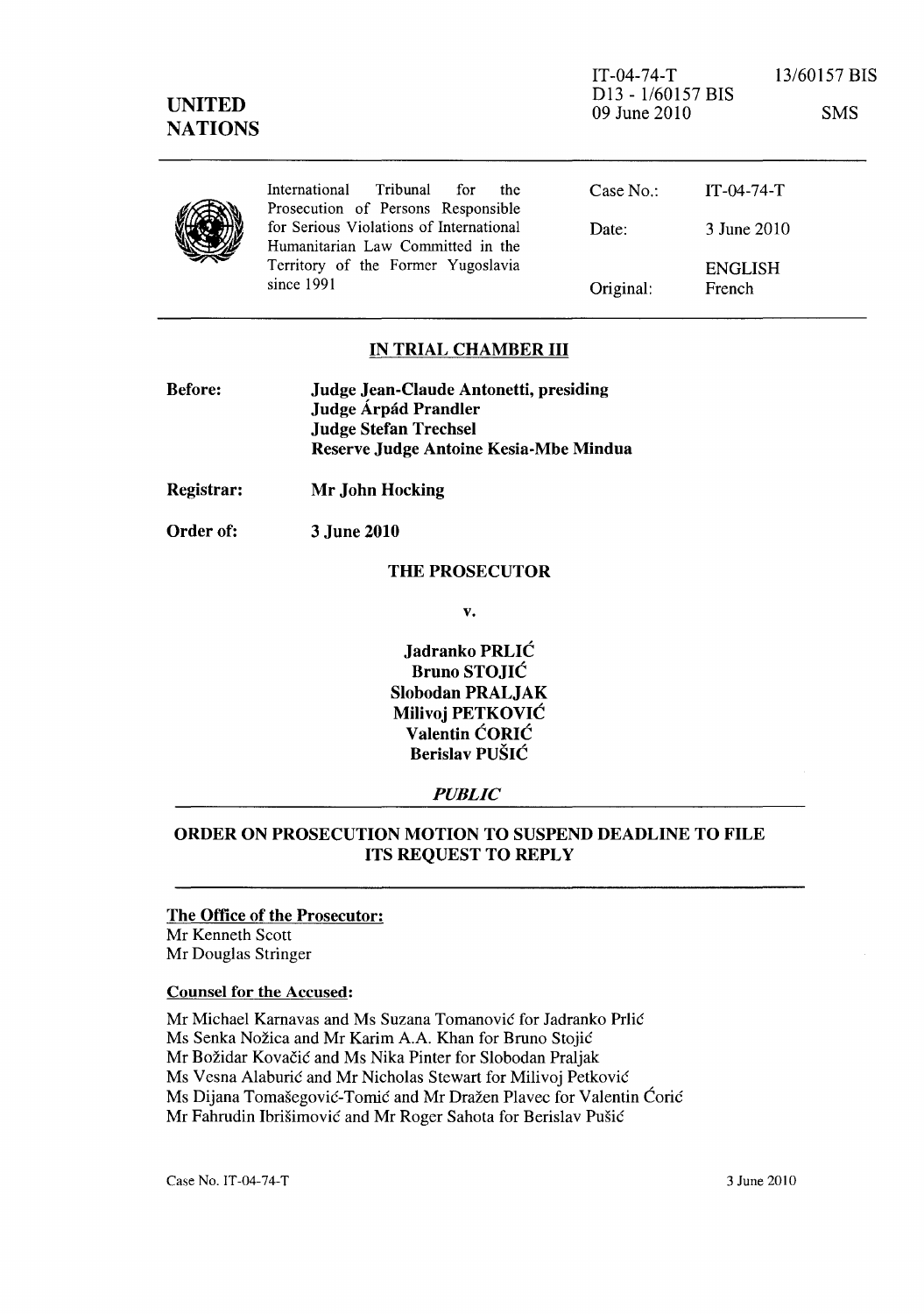**TRIAL CHAMBER III** ("Chamber") of the International Tribunal for the Prosecution of Persons Responsible for Serious Violations of International Humanitarian Law Committed in the Territory of the Former Yugoslavia since 1991 ("Tribunal");

**SEIZED** of the "Prosecution Motion Concerning Rebuttal Case", filed publicly on 25 May 2010 ("Motion"), in which the Office of the Prosecutor ("Prosecution") asks the Chamber to suspend its 25 May 2010 deadline for the filing of a possible request to  $reply,$ <sup> $\lceil$ </sup>

**NOTING** the "Scheduling Order for Filing Requests to Reply Pursuant to Rule 85", rendered publicly by the Chamber on 21 April 2010, in which the Chamber ordered the parties to file possible requests to reply no later than 25 May 2010 ("Order of 21 April 2010") and the "Decision on Clarification of the Decision of 21 April 2010", rendered publicly by the Chamber on 19 May 2010 ("Clarification of 19 May 2010"),

**NOTING** the "Order Regarding the Closure of the Presentation of the Defence Cases", rendered publicly on 17 May 2010 ("Order of 17 May 2010"), in which the Chamber noted in particular that "all the Defence teams have therefore ended the presentation of their cases even though some requests and decisions for the admission of evidence are currently pending before the Chamber or the Appeals Court",<sup>2</sup>

**CONSIDERING** that in support of the Motion, the Prosecution argues that it is unable to file a possible request to reply by 25 May 2010, as required by the Chamber in the Order of 21 April 2010, as it believes that the Defence case, as whole, has not concluded, $3$ 

**CONSIDERING** that the Prosecution believes that pursuant to Rule 85 (A) of the Rules of Procedure and Evidence ("Rules") and Tribunal case-law,<sup>4</sup> it cannot be compelled by the Chamber to file a request to reply in advance when the Defence case is still open; that, therefore, it cannot be compelled to guess what evidence might still

 $<sup>1</sup>$  Motion, paras 6 and 22.</sup>

 $2$  Order of 17 May 2010, p. 3.

<sup>&</sup>lt;sup>3</sup> Motion, paras 6, 8, 9, 11-13, 21 and 22.

*<sup>4</sup> The Prosecutor v. Lukic and Lukic,* Case Number IT-98-3211-AR73.1, "Decision on the Prosecution's Appeal Against the Trial Chamber's Order to Call Alibi Rebuttal Evidence during the Prosecution's Case-in-Chief', 16 October 2008 *("Lukic* Decision"), paras 11 and 12.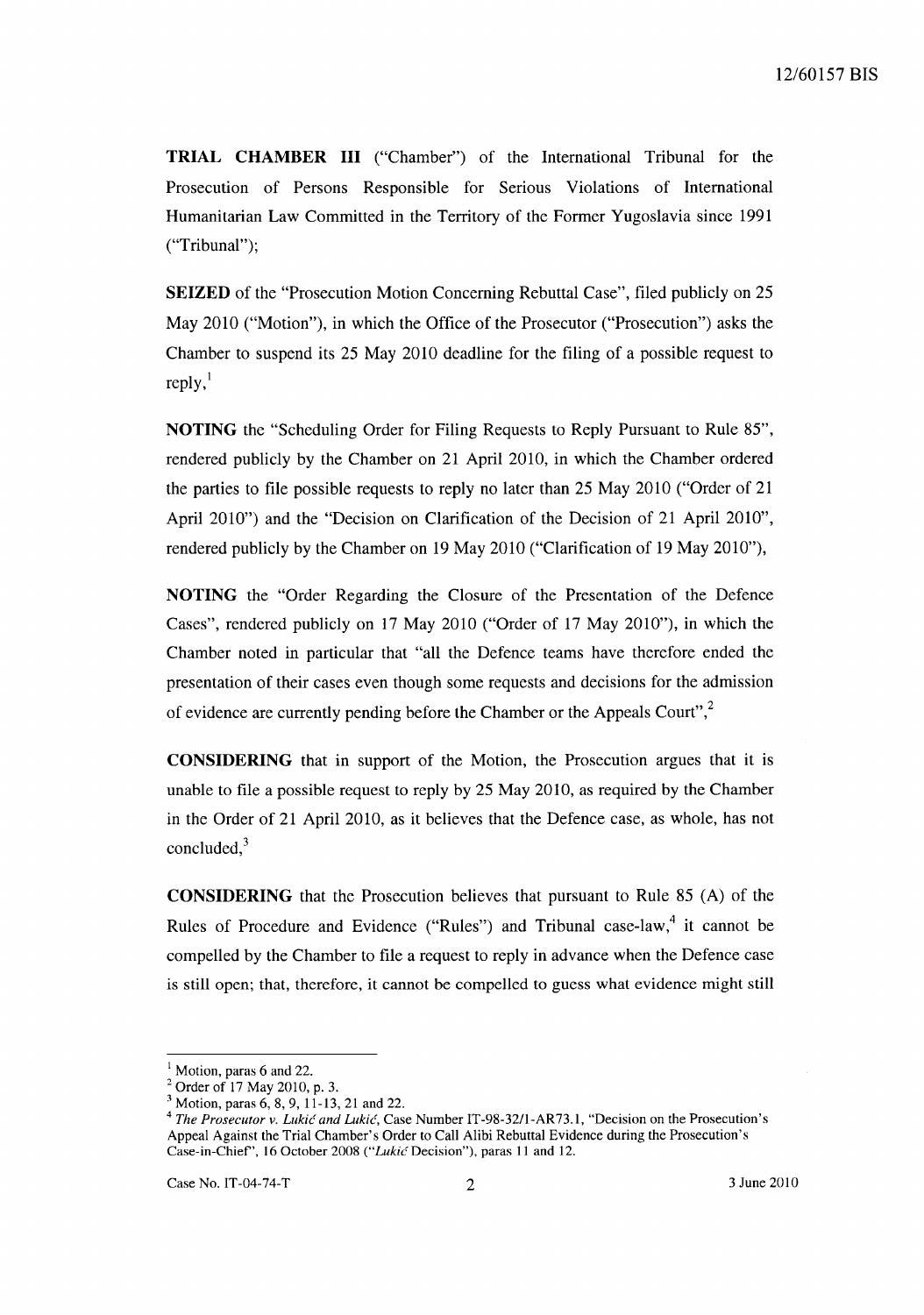be tendered by the Defence, as this would be unfair and go against the interest of justice, $5$ 

**CONSIDERING** that in support of the argument according to which the Defence case has not concluded, the Prosecution argues that the Chamber must still rule on several motions to admit exhibits and that the Appeals Chamber must also rule on the interlocutory appeal lodged by the Praljak Defence against the "Decision on Slobodan Praljak's Motion to Admit Evidence Pursuant to Rule 92 *bis* of the Rules" rendered confidentially on 16 February 2010 ("92 *bis* Decision"); that it argues that, since it does not know what evidence will be tendered and how it might affect the selection of its rebuttal evidence,<sup>6</sup> it is unable to anticipate a request to reply at this stage,<sup>7</sup>

**CONSIDERING** that, more specifically, according to the Prosecution, the Appeal Chamber's ruling on the 92 *bis* Decision could significantly and materially affect the rebuttal stage; that the attendance of witnesses for cross-examination pursuant to Rule *92 bis* of the Rules is possible; that this possibility would allow the Defence teams to obtain additional evidence that it is unaware of, $8<sup>8</sup>$ 

**CONSIDERING,** finally, that the Prosecution submits that by requiring it to select its rebuttal evidence in advance, the Praljak Defence could be allowed to amend its initial 92 *bis* motion in light of the Prosecution's reply,<sup>9</sup>

**CONSIDERING** that the Chamber finds it unnecessary to wait for the filing of potential responses from counsel for the six Accused, if the Motion is filed on 25 May 2010, the date on which the deadline set by the Chamber to file a potential request to reply pursuant Rule 85 (A) (iii) of the Rules will expire,<sup>10</sup> and that in the interest of the integrity of the proceedings, it is appropriate to rule on the merits of the Motion as soon as possible,

**CONSIDERING** that the Chamber notes, *in limine,* that in its Notice filed confidentially on 27 April  $2010$ ,<sup>11</sup> the Prosecution informed the Chamber of its

 $<sup>5</sup>$  Motion, paras 6 to 10 and 14.</sup>

<sup>6</sup> Motion, paras 11 and 12.

 $<sup>7</sup>$  Motion, paras 3, 8, 11, 14 and 15.</sup>

<sup>8</sup> Motion, para. 14.

<sup>&</sup>lt;sup>9</sup> Motion, para. 10.

<sup>&</sup>lt;sup>10</sup> Order of 21 April 2010, p. 3.

<sup>&</sup>lt;sup>11</sup> "Prosecution Notice Regarding Rebuttal and Reopening of its Case", filed confidentially on 27 April 2010 ("Prosecution Notice).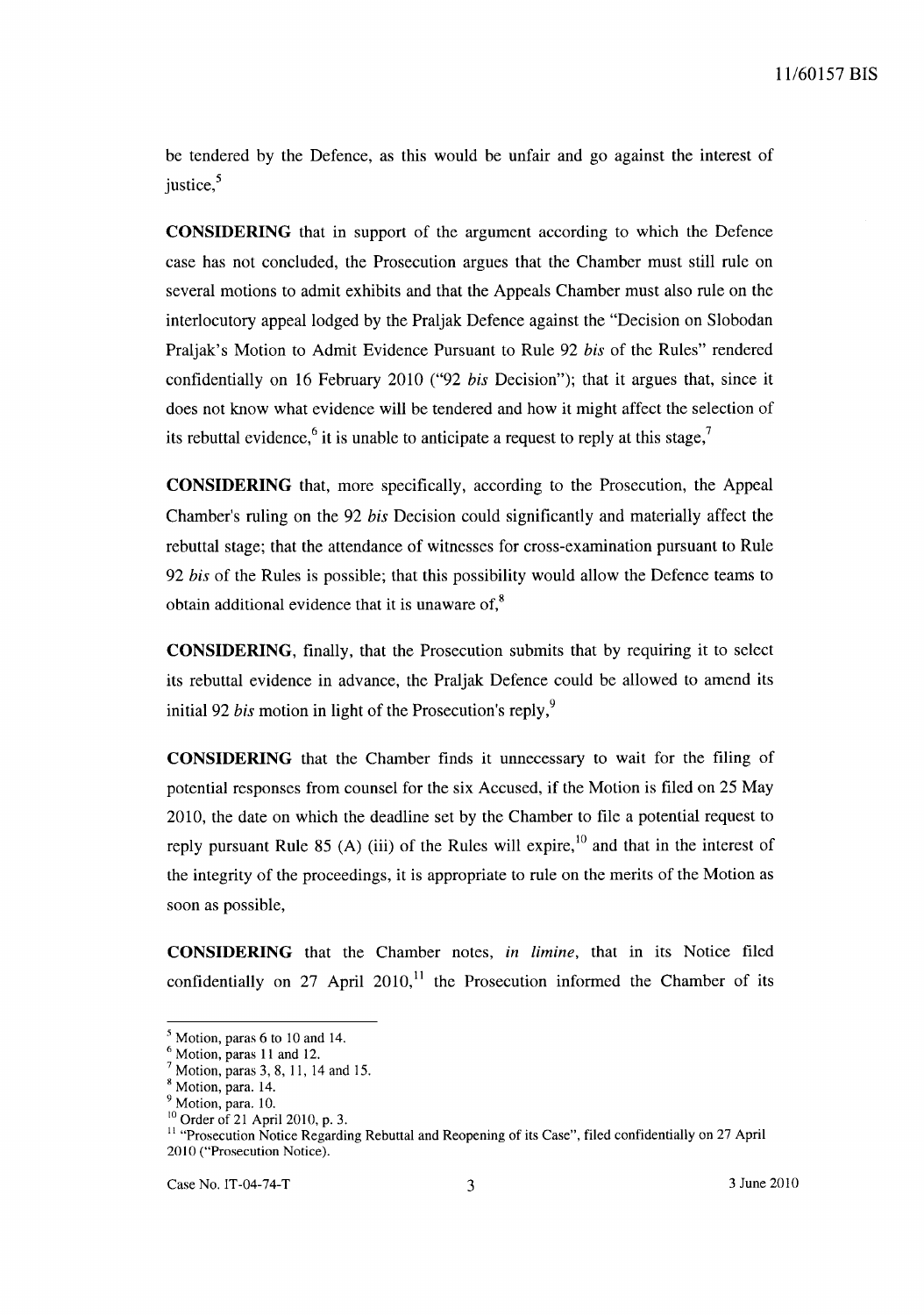intention to seek general rebuttal following the close of the Defence case, while noting that several motions to admit evidence were still pending before the Chamber and the Appeals Chamber; that this circumstance could delay the filing of its potential rebuttal case; that, according to the Chamber, the Prosecution Notice cannot be considered in the same category as an official motion to suspend a deadline to file a request to reply;<sup>12</sup> that, hence, the Chamber notes that it is seized of a motion by the Prosecution to suspend the deadline for filing a request to reply on the very day when the Prosecution was to file such a request if that was its intention,

**CONSIDERING** that, notwithstanding this extremely late motion, the Chamber recalls that contrary to what the Prosecution argued in its Motion, the Defence as a whole has indeed concluded with the presentation of its case; that this was recalled by the Chamber on several occasions, notably in the Order of 21 April 2010 and the Order of 17 May 2010, despite the decisions still pending before the Chamber and the Appeals Chamber; that, moreover, the Prosecution never objected to this acknowledgement,

**CONSIDERING** that, nevertheless, in support of its Motion, the Prosecution chiefly argues that to this day, it does not know the content of the evidence put forth by all of the Defence teams and admitted into evidence because the Chamber must still rule on several motions to admit exhibits and, especially since the Appeals Chamber must still rule on the interlocutory appeal filed by the Praljak Defence against the 92 *bis*  Decision; that, therefore, to this date it will be unable to formulate a possible reply; that the Chamber cannot require it to do so in anticipation, as otherwise the sequence of the presentation of evidence as provided for under Rule 85 CA) of the Rules will not be respected, $^{13}$ 

**CONSIDERING** that the Chamber deems that the reference to the *Lukic* Decision in the Motion, to stress that the Chamber must respect the sequence of the presentation of evidence, is irrelevant; that the issue in the *Lukic* Decision was to know when the Prosecution should present its witnesses to refute an alibi defence, i.e. during the case in chief or during the rebuttal stage; that contrary to the wording of Rules 85 (A) and  $67$  (B) (ii) of the Rules, the Trial Chamber requested that the Prosecution present this

 $12$  See in this respect the oral decision on notices filed by the parties, 15 June 2009, French transcript ("T(F)"), p. 41355, in which the Chamber reminded the parties that it does not consider itself seized of an issue unless a party files a formal motion.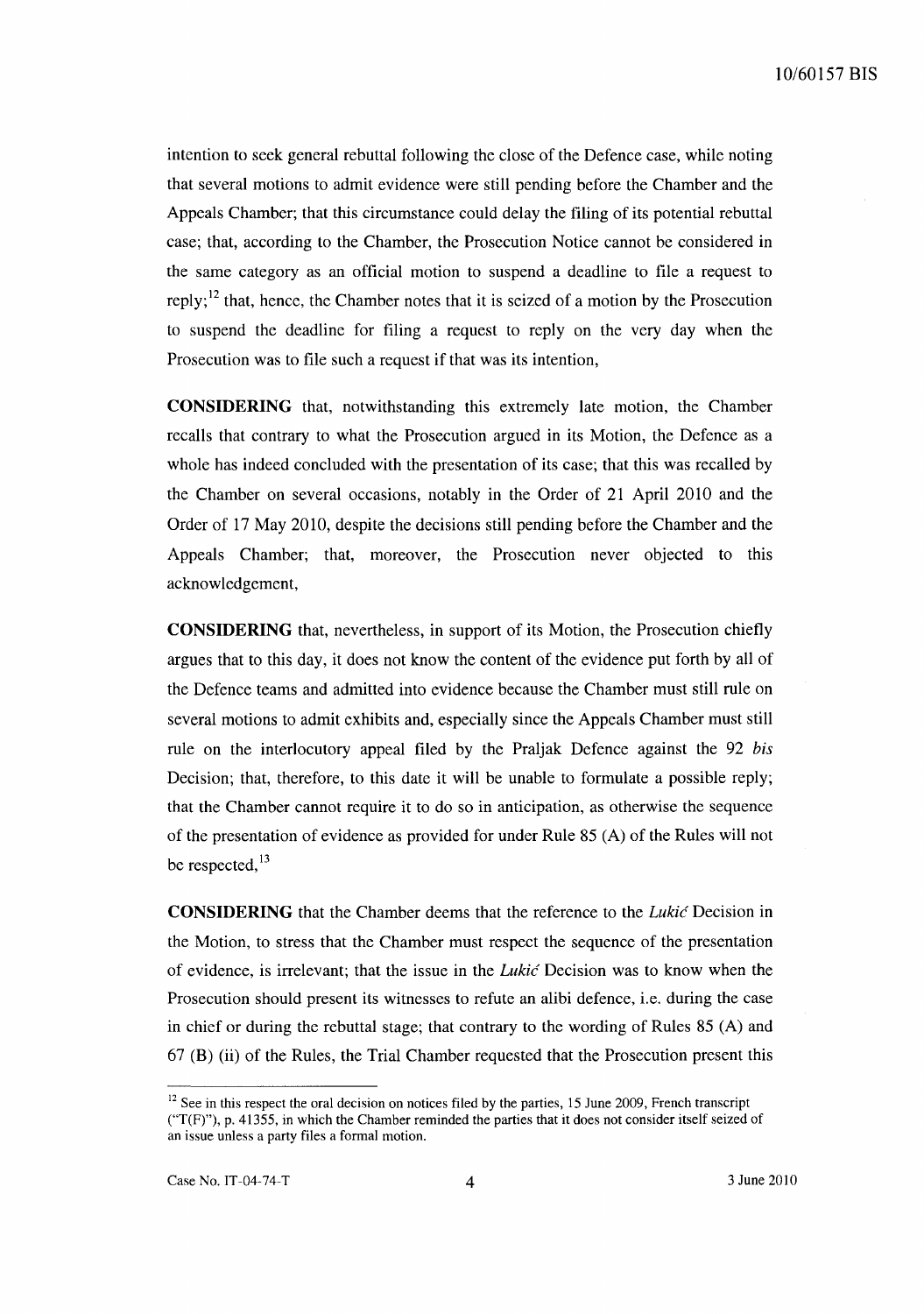evidence during the case in chief and not during the rebuttal stage;  $^{14}$  that the Appeals Chamber found that the Trial Chamber erred when it failed to explain why it was in the interest of justice to change the sequence of the presentation of evidence as provided for under Rule 85 (A) of the Rules;  $15$  that the circumstances are completely different in the present case since the Prosecution and the Defence teams were able to present all their respective evidence according to the sequence provided for under Rule 85 (A) of the Rules, regardless of what status some of the evidence pending before the Chamber may have; that in this case, the Order of 21 April 2010 was not, therefore, requiring the Prosecution to file its request to reply before the Defence had concluded with the presentation of its case but, rather, to request that it file it if so wished, considering all the evidence that it had knowledge of,

**CONSIDERING** that the Chamber cannot support the Prosecution's argument that it does not know the evidence tendered by the Defence in its entirety, which prevents it from filing a request to reply as, consequently, it would be premature; that in the Chamber's opinion, the Prosecution knows the content of all of the Defence evidence presented before the Chamber; that it had the opportunity to dispute each piece of evidence during cross-examination; more specifically, the Prosecution had an opportunity to file its submissions regarding the Praljak Defence Motion that was the subject of the 92 *his* Decision before this Chamber,

**CONSIDERING,** more specifically, that the Chamber notes that regarding the issue of the 92 *his* Decision that is still to be ruled on by the Appeals Chamber, it seems somewhat paradoxical that the Prosecution deems it necessary to wait for the outcome of this issue before it files a possible request to reply, all the while maintaining that much of the proposed Praljak Rule 92 *his* evidence is irrelevant and redundant; 16 that the Chamber recalls that two of the three criteria for a rebuttal are that it must relate to a significant issue and that the Prosecution could not have reasonably anticipated the issue; this obviously does not seem to be the case according to the Prosecution itself; $17$ 

**CONSIDERING** that, subsequently, with regard to the Prosecution's assertion that, following a ruling on the 92 *his* Decision, the Chamber could decide to call the

<sup>&</sup>lt;sup>13</sup> Motion, paras 6 to 9.

<sup>&</sup>lt;sup>14</sup> Lukić Decision, paras 11 and 12.

<sup>15</sup>*Lukic* Decision, para. 23.

<sup>&</sup>lt;sup>16</sup> Motion, para. 15.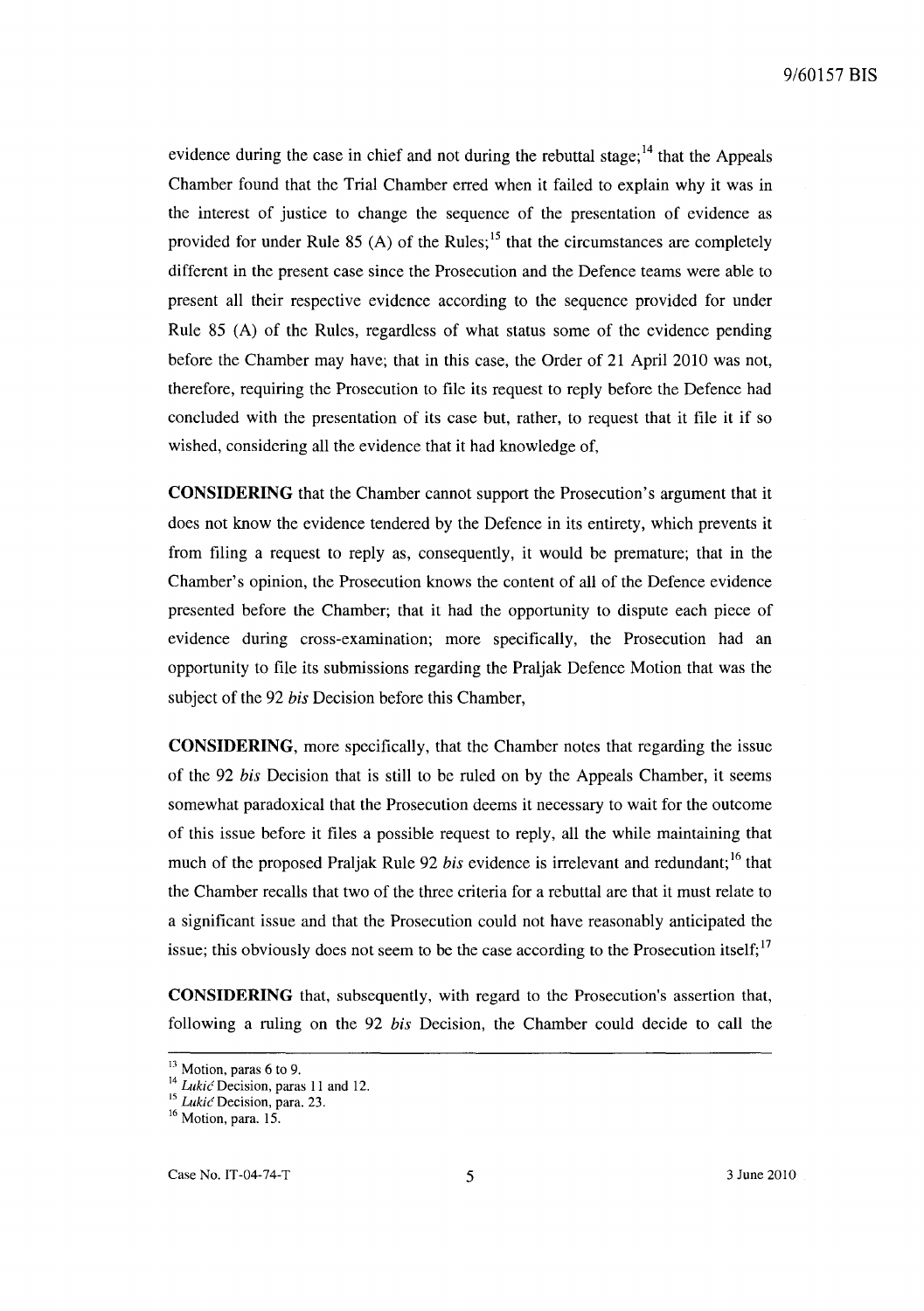witnesses for cross-examination pursuant to Rule 92 *his* (C) of the Rules, which would allow the Defence to collect new evidence that would emerge from the testimony, the Chamber deems that in case a testimony or an excerpt of a testimony transcript in another case deals with a controversial or primordial issue between the parties,<sup>18</sup> the Chamber could decide, in application of its discretionary power, to allow a party to conduct cross-examination pursuant to Rule 92 *his* (C) of the Rules; 19 that, nevertheless, this cross-examination must be limited to the disputed issues raised in the written statement or the transcript; that this cross-examination cannot extend to other subjects or serve as an opportunity for a party to introduce new documents in an attempt to fill out its case; that if the Chamber ordered a cross-examination under Rule *92 his* of the Rules, the parties could not take advantage of it to continue to fill out their respective cases because, as the Chamber recalled above, both the Prosecution and the Defence, as a whole, have closed their cases,

**CONSIDERING** finally, that in any case, the Chamber notes that in its Motion, the Prosecution conducted a theoretical debate, without arguing any specific fact presented by the Defence that was not settled by the Chamber or the Appeals Chamber and that would be important enough to affect the Prosecution argument if it were to be tendered into evidence, and regarding which the Prosecution might file a request to reply that meets the strict criteria of rebuttal, namely that the rebuttal must deal with 1) a significant issue, 2) an issue raised in the Defence case and 3) an issue that the Prosecution could not have reasonably anticipated,  $20$ 

<sup>&</sup>lt;sup>17</sup> Motion, para. 15; "Prosecution Preliminary Response to Praljak's Motion for Admission of Written Evidence in lieu of *Viva Voce* Testimony Pursuant to Rule 92 *bis",* 22 September 2009, p. 5. <sup>18</sup> The Prosecutor v. Slobodan Milošević, Case No. IT-02-54-T, "Decision on Prosecution's Request to

Have Written Statements Admitted Under Rule 92 *bis",* 21 March 2002, paras 24 and 25; *See* also "Decision on the Prosecution Motion for Admission of Transcript of Evidence Pursuant to Rule 92 *bis*  of the Rules", 28 September 2006, para. 23 ("Decision of 28 September 2006")

<sup>19</sup>*See* for example Decision of 28 September 2006, para. 35 and the "Decision on Prosecution Motion for Admission of Eleven Pieces of Evidence Pursuant to Rule 92 *bis* of the Rules", 14 February 2007,

para. 47.<br><sup>20</sup> Clarification of 21 April 2010, pp. 3 and 4, and footnote 8 citing relevant case-law in the matter: *The Prosecutor v. Zejnil Delalic, Zdravko Mucic, alias Pavo, Hazim Delic and Esad Landzo, alias Zenga,*  Case No. IT-96-21-A, "Judgement", 20 February 2001, paras 273, 275 and 276. This standard was applied in *The Prosecutor v. Stanislav Calic,* Case No. IT-96-23-T, "Decision on Rejoinder Evidence", 2 April 2003, p. 2.; *The Prosecutor v. Pavle Strugar,* Case No. IT-0I-42-T, "Decision III on the Admissibility of Certain Documents", 10 September 2004, para. 5; *The Prosecutor v. Stanislav Calic,*  Case No. IT-98-29-T, "Decision on Rebuttal Evidence", 2 April 2003, para. 5; *The Prosecutor v. Mladen Naletilic* & *Vinko Martinovic,* Case No. IT-98-34-T, "Decision on the Admission of Exhibits Tendered during the Rejoinder Case", 23 October 2002, p. 2; *The Prosecutor v. Radislav Krstic,* Case No. IT-98-33-T, "Decision on the Defence Motions to Exclude Exhibits in Rebuttal and Motion for Continuance", 2 May 2001, para. 11.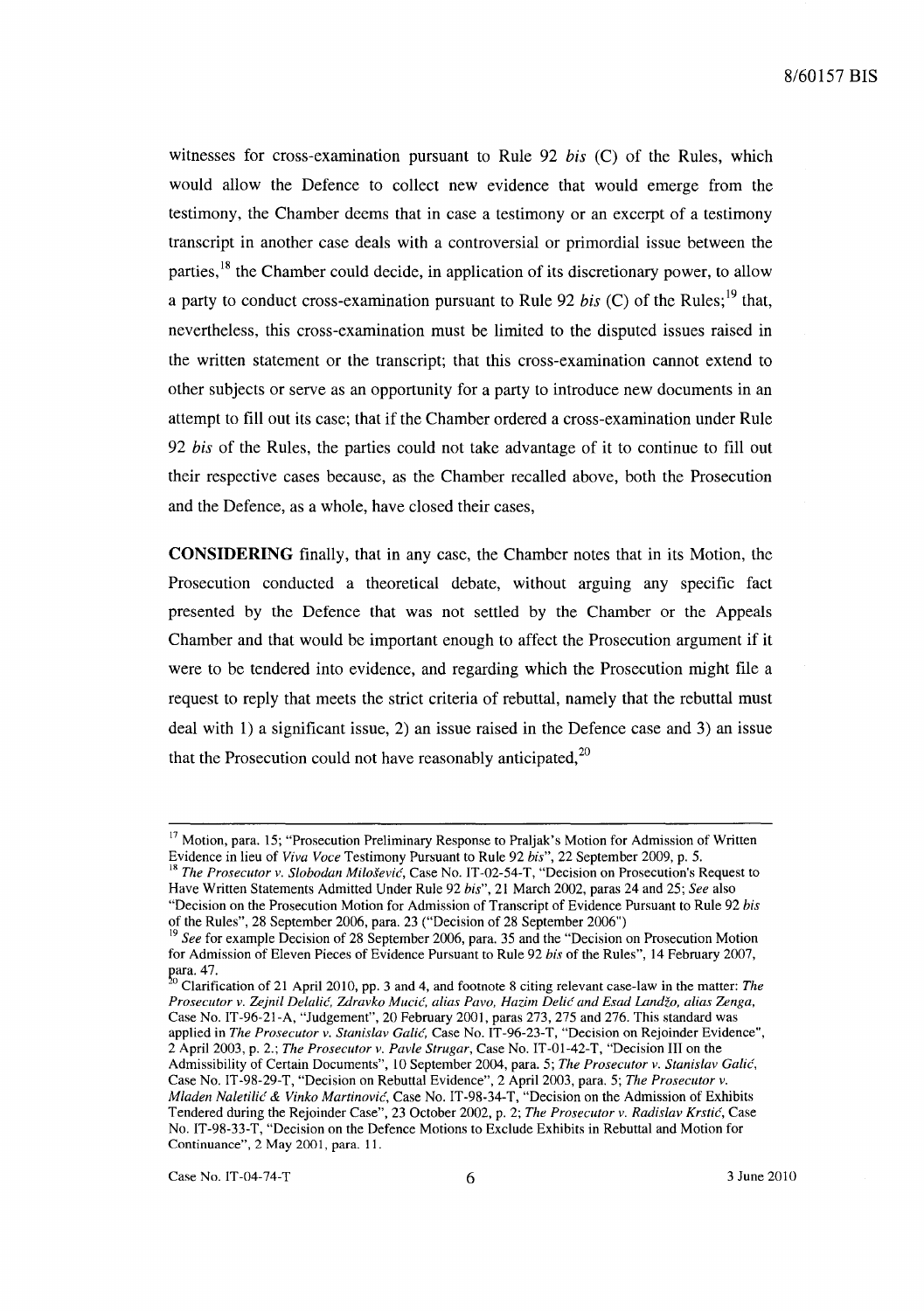**CONSIDERING,** consequently, that the Chamber decides to reject the Motion and also notes that the Prosecution has not filed a request to reply on 25 May 2010,

# **FOR THE FOREGOING REASONS,**

**PURSUANT TO** Rules 54 and 85 (A) of the Rules,

**REJECTS** the Motion by a majority.

Judges Jean-Claude Antonetti and Stefan Trechsel each attach a concurring separate opinion. Judge Arpad Prandler attaches a dissenting opinion.

Done in English and in French, the French version being authoritative.

*/signed/* 

Judge Jean-Claude Antonetti Presiding Judge

Done this third day of June 2010 At The Hague The Netherlands

**[Seal of the Tribunal]** 

Case No. 1T-04-74-T 7 3 June 2010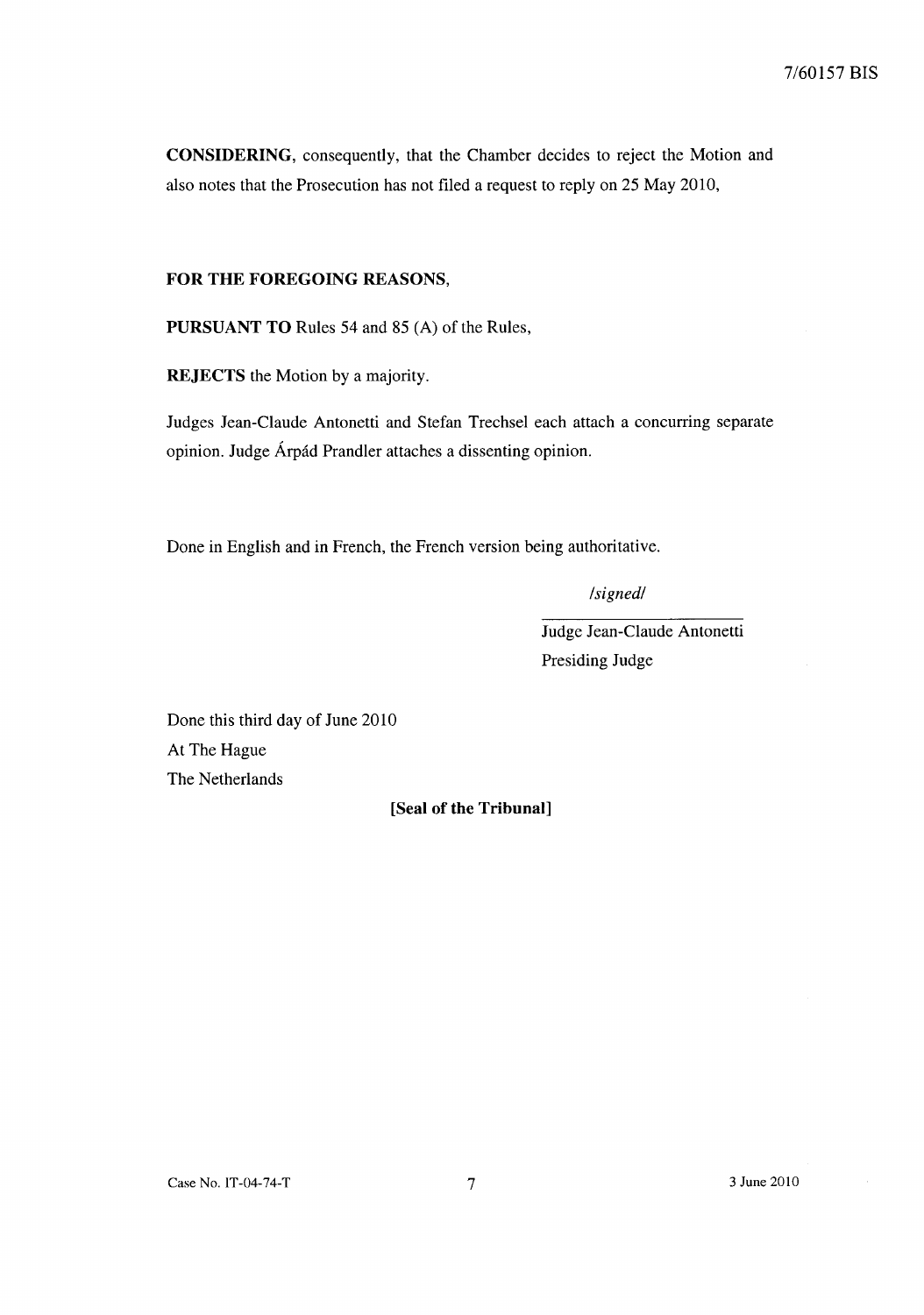#### Separate Concurring Opinion of Presiding Judge Jean-Claude Antonetti

The majority of the Chamber that I belong to has decided to reject the Prosecution's motion. Considering the importance of this decision, I believe that I must personally state a number of arguments that were not mentioned in the decision.

The Prosecution motion should be rejected for **lateness** as it was filed on 25 May 2010 while the Chamber had set **21** April 2010 as the deadline.

It argues principally that the Defence case is still open as the Chamber must rule on several requests for admission of exhibits and because of the fact that the Appeals Chamber has yet to render its decision on the Praljak Defence appeal that is still pending.

I would like to point out that the Chamber specified that the Defence case had concluded on both 21 April 2010 and on 17 May 2010. This issue was already dealt with and will not be called into question. The decisions to be made regarding the admission of exhibits are decisions of a technical nature, concerning the admission of some dozen exhibits amongst the thousands that have already been admitted. The Prosecution had the opportunity to give its point of view on both the relevance and probative value of these exhibits; therefore, there is no reason to delay the proceedings by pleading the issue of the admissibility of the exhibits.

In particular regard to the issue of witnesses that are likely to be called pursuant to Rule 92 *his,* whose fate depends on the decision to be rendered by the Appeals Chamber, which has not been rendered to date, I have the following observations:

Case No. IT-04-74-T 8 3 June 2010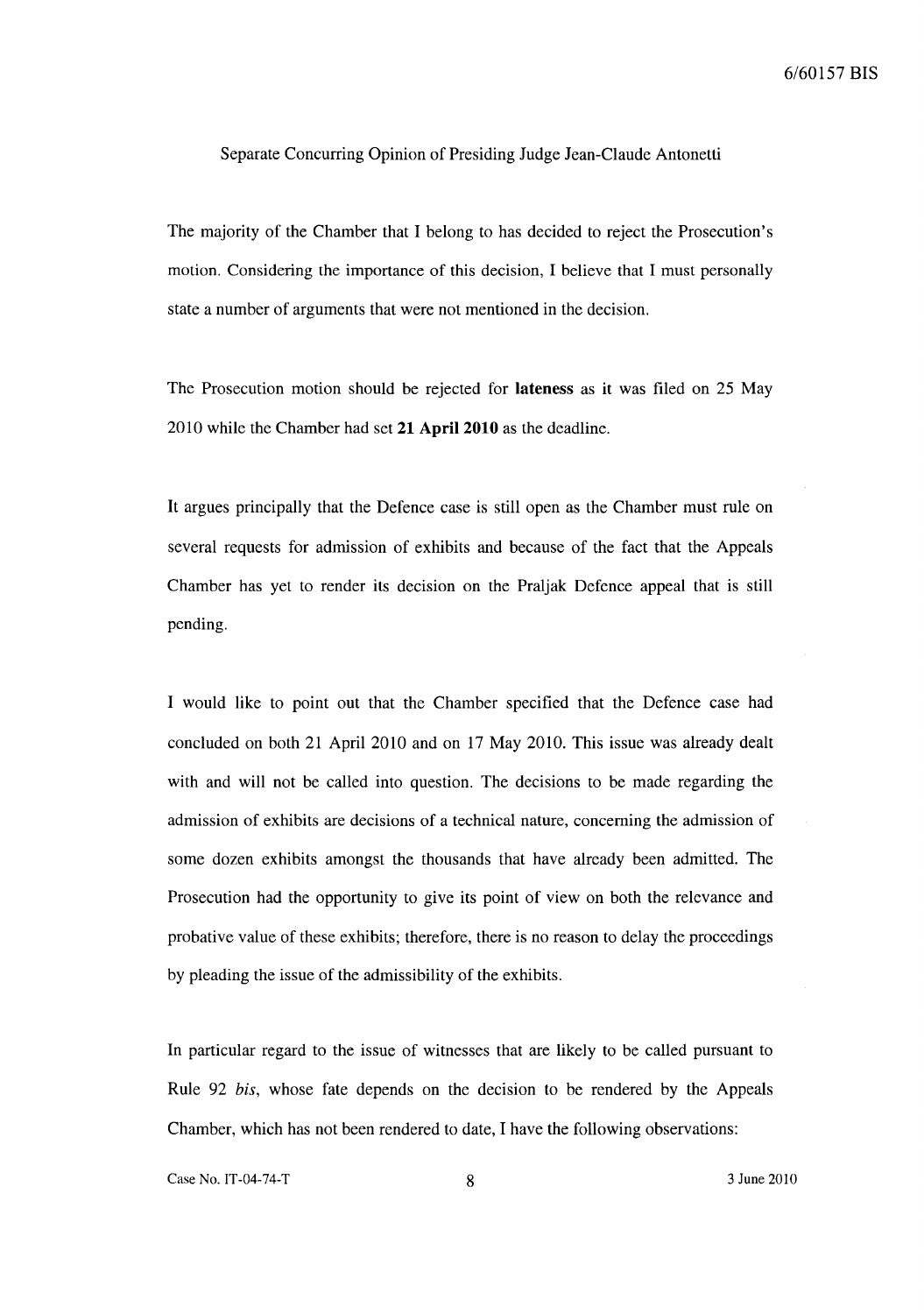It would be appropriate, firstly, for the Prosecution to indicate the factor that justifies the witness's appearance for cross-examination pursuant to Rule 92 (A) (ii) (c). In my opinion, this factor can only be assessed by taking into account the thousands of exhibits already admitted and the overall documents. Therefore, this factor must be decisive!

Aside from this element, I would also like to specify that the Praljak Defence was given 55 hours for its witnesses (the Accused's testimony, *viva voce,* 92 *fer* and 92 *his*  witnesses).

By filing its motion for admission of 92 *his* witnesses at the last minute, it risked not having any available time since it has used up almost all of it (53 hours and 27 minutes).

Moreover, it is appropriate to note that the time allotted to the defence (55 hours) took into consideration that the Prosecution would have the same time available to crossexamine the witnesses; therefore, calling 92 *his* witnesses for cross-examination at this time poses a real problem with respect to time.

Regarding the overall time used by the Defence, it had 971 hours and 49 minutes, with practically equivalent time being allotted to the Prosecution for crossexamination. The Statute requires us to be fast. A notable issue that is raised is whether we should do everything we can to meet this requirement. It is reasonable therefore to inquire whether, after more than four years of trial, there is still a need to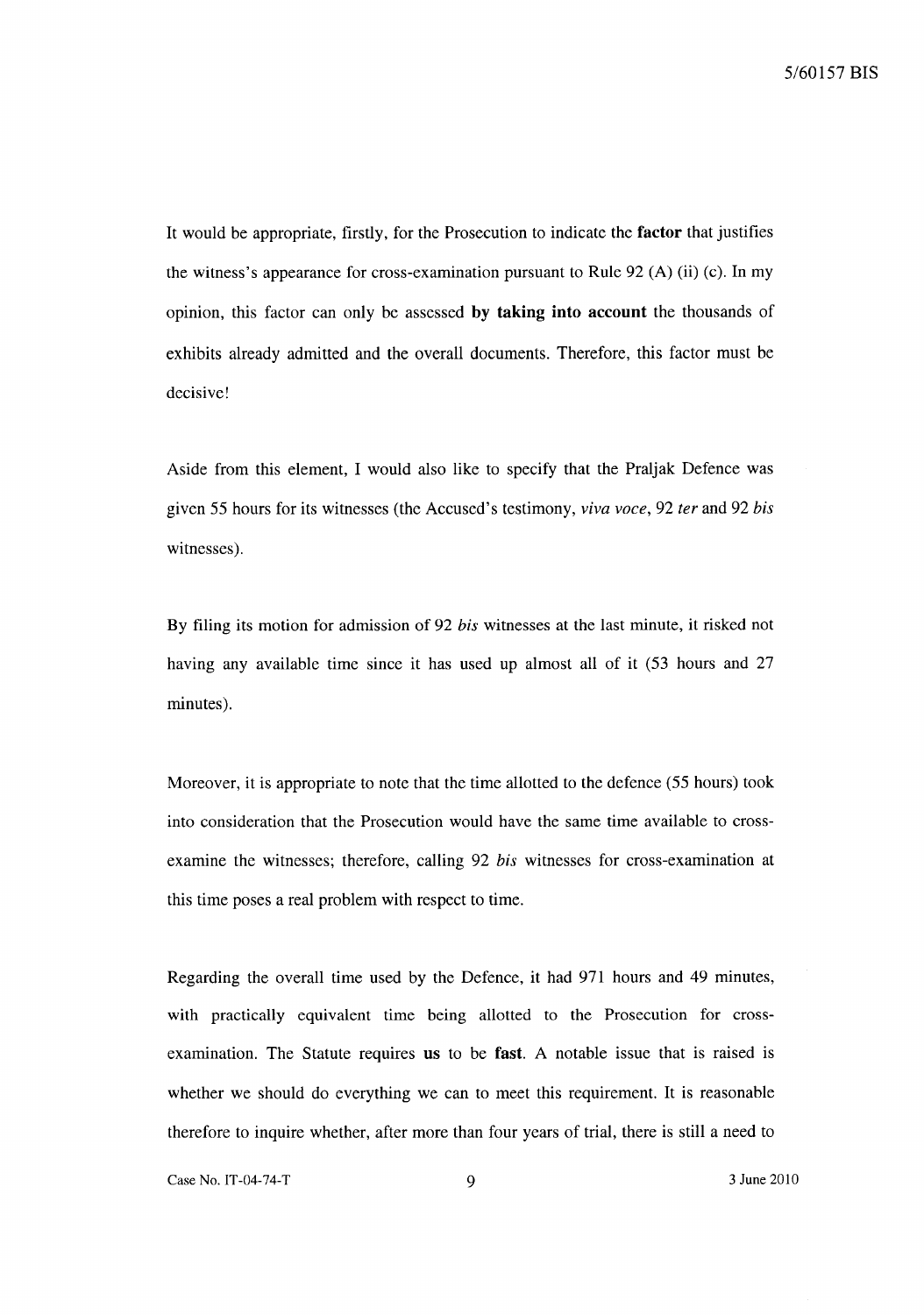question a 92 *his* witness? Having examined the statements of these witnesses, I do not believe that there is.

Furthermore, it is appropriate to recall that the party requesting the admission of **92**  *his* witnesses may recall these witnesses at any time, which is what the Prosecution did by not calling two witnesses whose testimonies it had requested for admission, and who the Chamber decided would be cross-examined.

There has been a delay since the end of the testimony of the Defence witnesses, which has been exacerbated by the issue of General Mladic's notebooks, which has not been resolved to date.

I also bear in mind that the parties will need several months to prepare their closing briefs and that the Chamber will take several months to deliberate.

*/signed/* 

Judge Jean-Claude Antonetti Presiding Judge

Done this third day of June 2010 At The Hague The Netherlands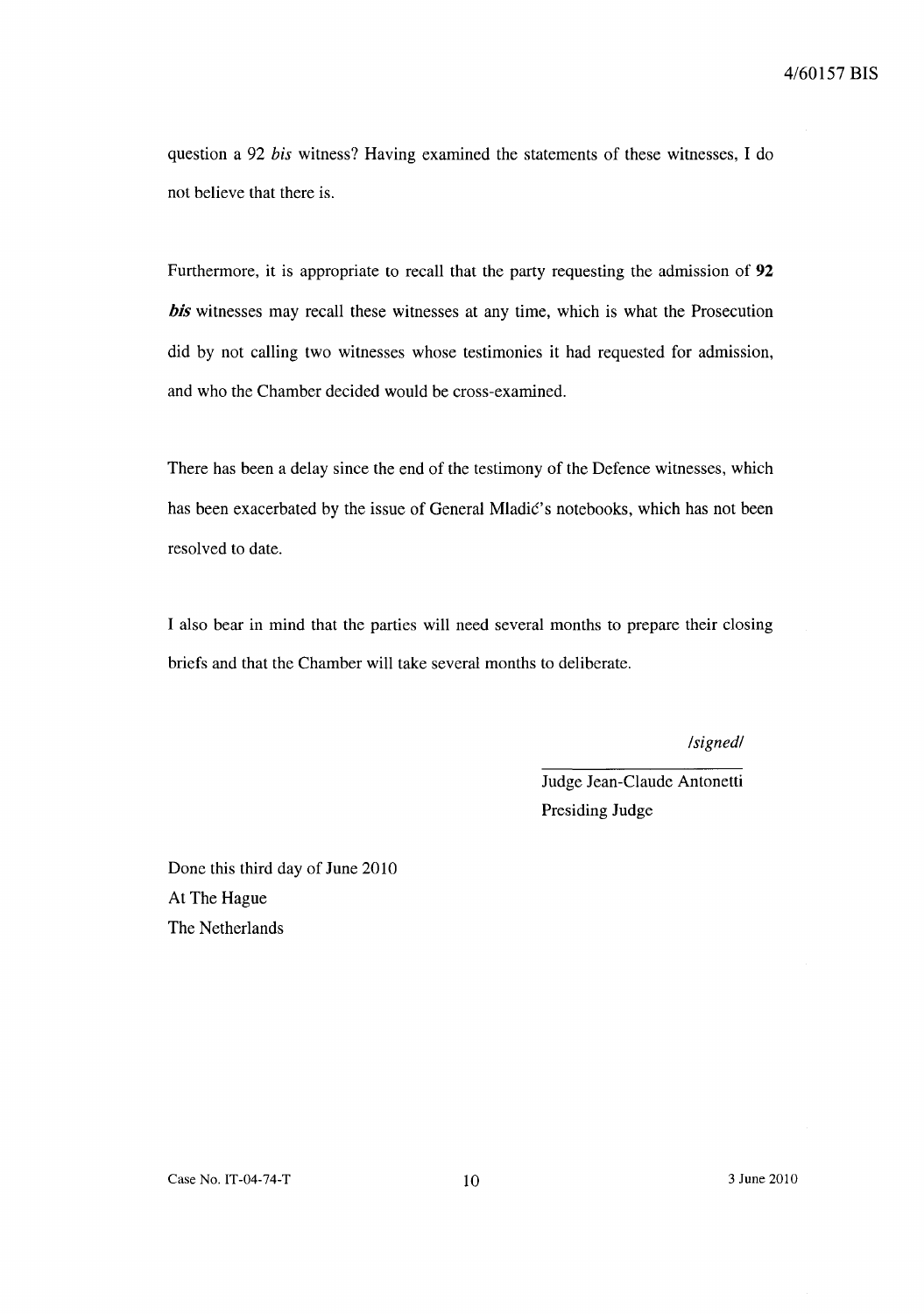## Separate Concurring Opinion of Judge Treschel

I join in the disposition of this order, but with a slightly different reasoning. I am not entirely oblivious to the Prosecution's worry. While it is entirely accurate, as stated in our order, that the Defence teams have formally concluded the presentation of their cases, it is also true that the Chamber has still not admitted or rejected certain exhibits. Of course, these exhibits are not necessarily essential - to put it in gastronomic terms, I am referring to the crumbs left over after the meal. In my experience, trials are scattered with surprises and I would not instantly exclude the possibility, even if it seems unlikely, that during the possible cross-examination of a Rule 92 *his* witness something emerges that could lead the Prosecution to request a reply.

Supposing that this probability exists, the manner in which the Prosecution proceeded is unacceptable. It had two appropriate options that were available to it: on the one hand, instead of sending the Chamber a simple Notice referring to the difficulties that it cites in its motion, it could have seized the Chamber immediately of a request to extend the deadline. Instead, it waited to do so until the last day of the deadline that was imposed, thereby putting the Chamber before *afait accompli.* In the alternative, it could have, if appropriate, filed a timely request to reply on the basis of the evidence admitted in full before 25 May 2010, even if that would mean reserving the possibility of coming back to the case against the accused in the unlikely event that the evidence admitted after this date so justifies. Yet, it chose a third option that was, however, not available to it.

It did not, therefore, take the opportunity to request a reply and the motion for an extension of the deadline must be rejected.

Case No. IT-04-74-T 11 3 June 2010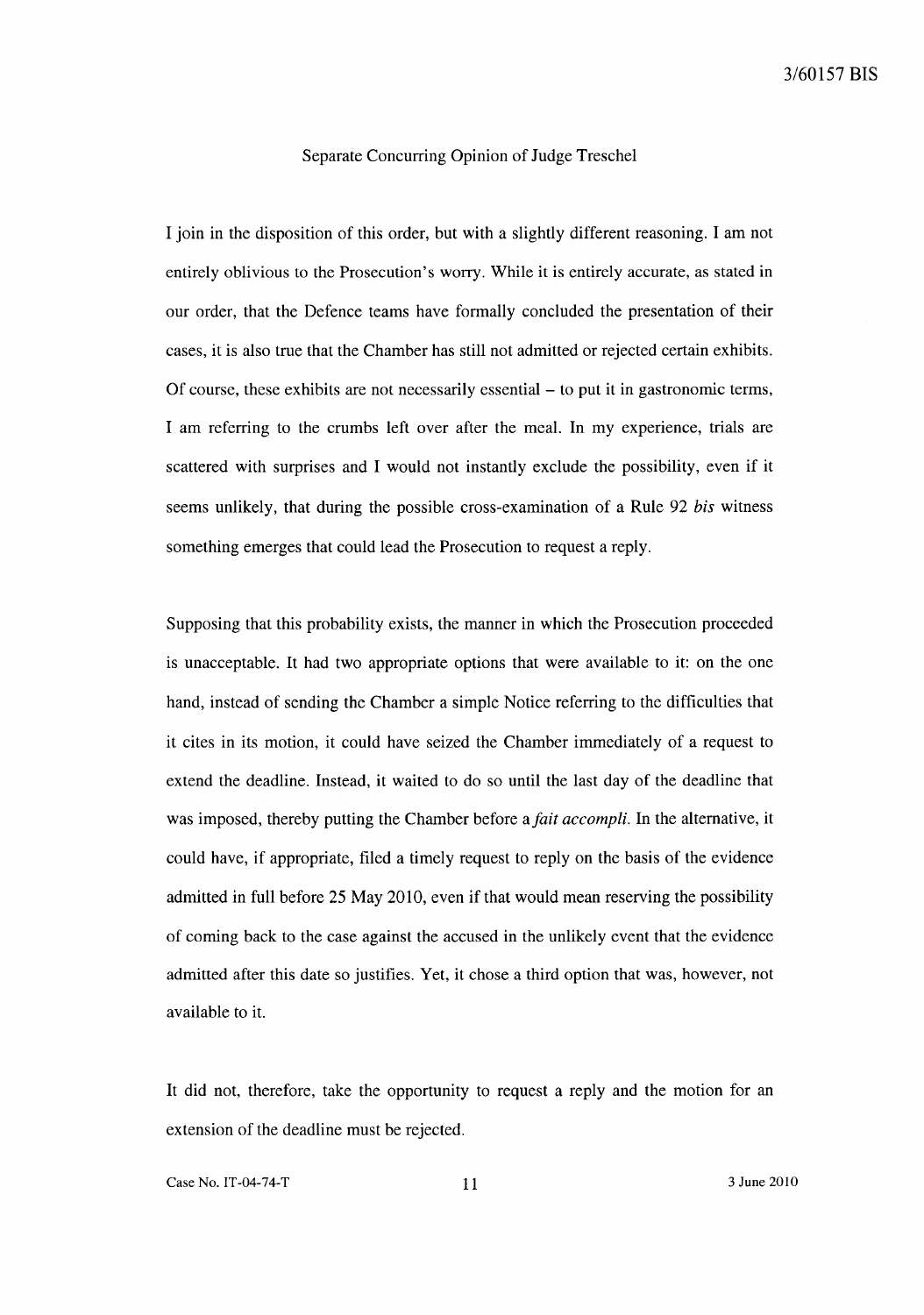*/signed/* 

Judge Stephan Trechsel

Done this third day of June 2010 At The Hague The Netherlands